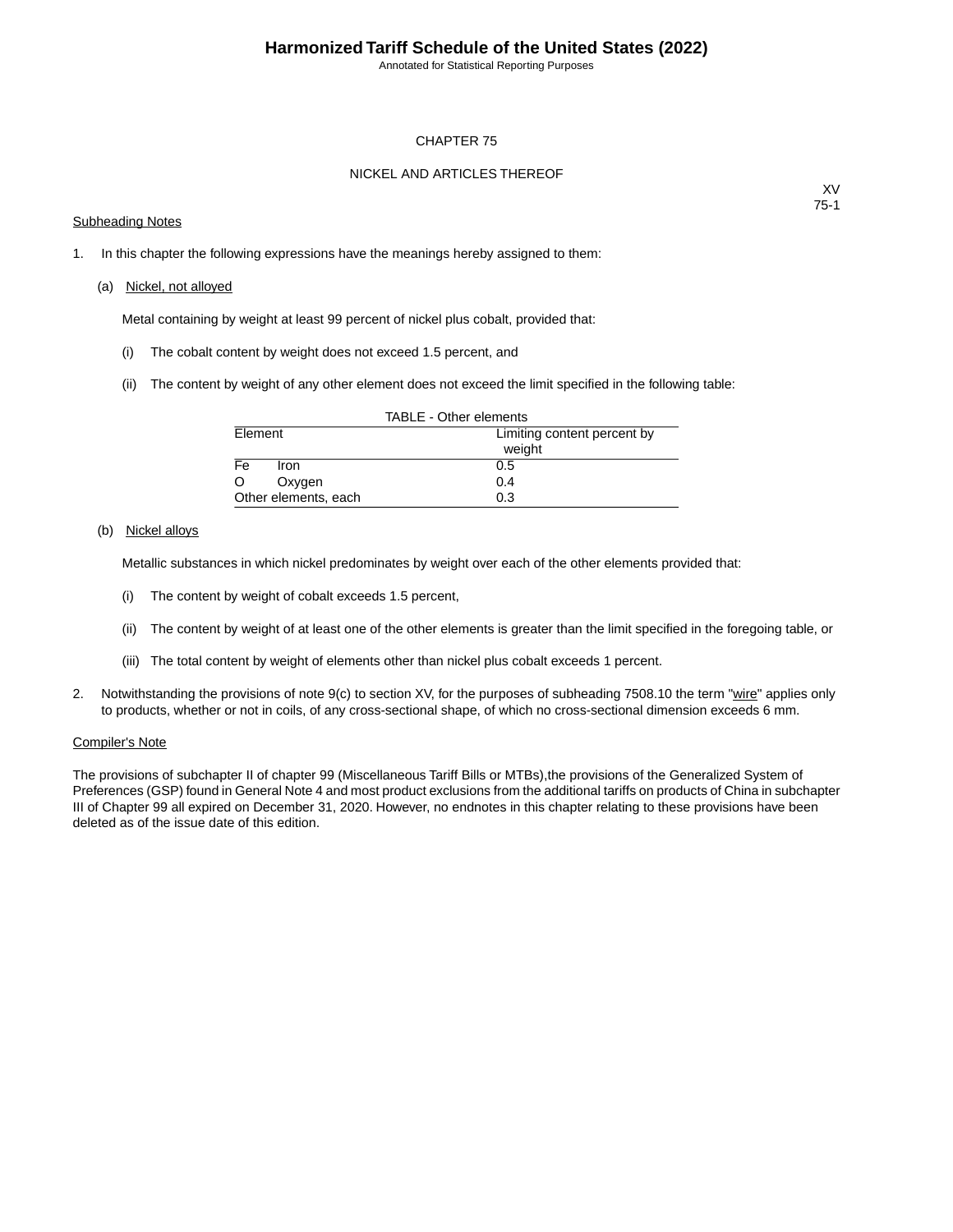Annotated for Statistical Reporting Purposes

| Heading/              | Stat.       |                                                                                              | Unit                           | Rates of Duty |                         |                |
|-----------------------|-------------|----------------------------------------------------------------------------------------------|--------------------------------|---------------|-------------------------|----------------|
| Subheading            | Suf-<br>fix | Article Description                                                                          | of<br>Quantity                 | General       | $\mathbf{1}$<br>Special | $\overline{2}$ |
| 7501<br>7501.10.00 00 |             | Nickel mattes, nickel oxide sinters and other intermediate<br>products of nickel metallurgy: | Ni kg                          |               |                         | Free           |
| 7501.20.00 00         |             | Nickel oxide sinters and other intermediate products of                                      | kg Free <sup>1/</sup><br>Ni kg |               |                         | Free           |
| 7502<br>7502.10.00 00 |             | Unwrought nickel:                                                                            |                                |               |                         | 6.6¢/kg        |
| 7502.20.00 00         |             |                                                                                              |                                |               |                         | 6.6¢/kg        |
|                       |             |                                                                                              |                                |               |                         | 6.6¢/kg        |
| 7504.00.00            |             |                                                                                              |                                |               |                         | 6.6¢/kg        |
|                       | 10          |                                                                                              |                                |               |                         |                |
|                       | 50          |                                                                                              |                                |               |                         |                |
|                       |             |                                                                                              |                                |               |                         |                |
|                       |             |                                                                                              |                                |               |                         |                |
|                       |             |                                                                                              |                                |               |                         |                |
|                       |             |                                                                                              |                                |               |                         |                |
|                       |             |                                                                                              |                                |               |                         |                |
|                       |             |                                                                                              |                                |               |                         |                |
|                       |             |                                                                                              |                                |               |                         |                |
|                       |             |                                                                                              |                                |               |                         |                |
|                       |             |                                                                                              |                                |               |                         |                |
|                       |             |                                                                                              |                                |               |                         |                |
|                       |             |                                                                                              |                                |               |                         |                |
|                       |             |                                                                                              |                                |               |                         |                |
|                       |             |                                                                                              |                                |               |                         |                |
|                       |             |                                                                                              |                                |               |                         |                |
|                       |             |                                                                                              |                                |               |                         |                |
|                       |             |                                                                                              |                                |               |                         |                |
|                       |             |                                                                                              |                                |               |                         |                |
|                       |             |                                                                                              |                                |               |                         |                |
|                       |             |                                                                                              |                                |               |                         |                |
|                       |             |                                                                                              |                                |               |                         |                |
|                       |             |                                                                                              |                                |               |                         |                |
|                       |             |                                                                                              |                                |               |                         |                |
|                       |             |                                                                                              |                                |               |                         |                |
|                       |             |                                                                                              |                                |               |                         |                |
|                       |             |                                                                                              |                                |               |                         |                |
|                       |             |                                                                                              |                                |               |                         |                |
|                       |             |                                                                                              |                                |               |                         |                |
|                       |             |                                                                                              |                                |               |                         |                |
|                       |             |                                                                                              |                                |               |                         |                |
|                       |             |                                                                                              |                                |               |                         |                |
|                       |             |                                                                                              |                                |               |                         |                |
|                       |             |                                                                                              |                                |               |                         |                |
|                       |             |                                                                                              |                                |               |                         |                |
|                       |             |                                                                                              |                                |               |                         |                |
|                       |             |                                                                                              |                                |               |                         |                |
|                       |             |                                                                                              |                                |               |                         |                |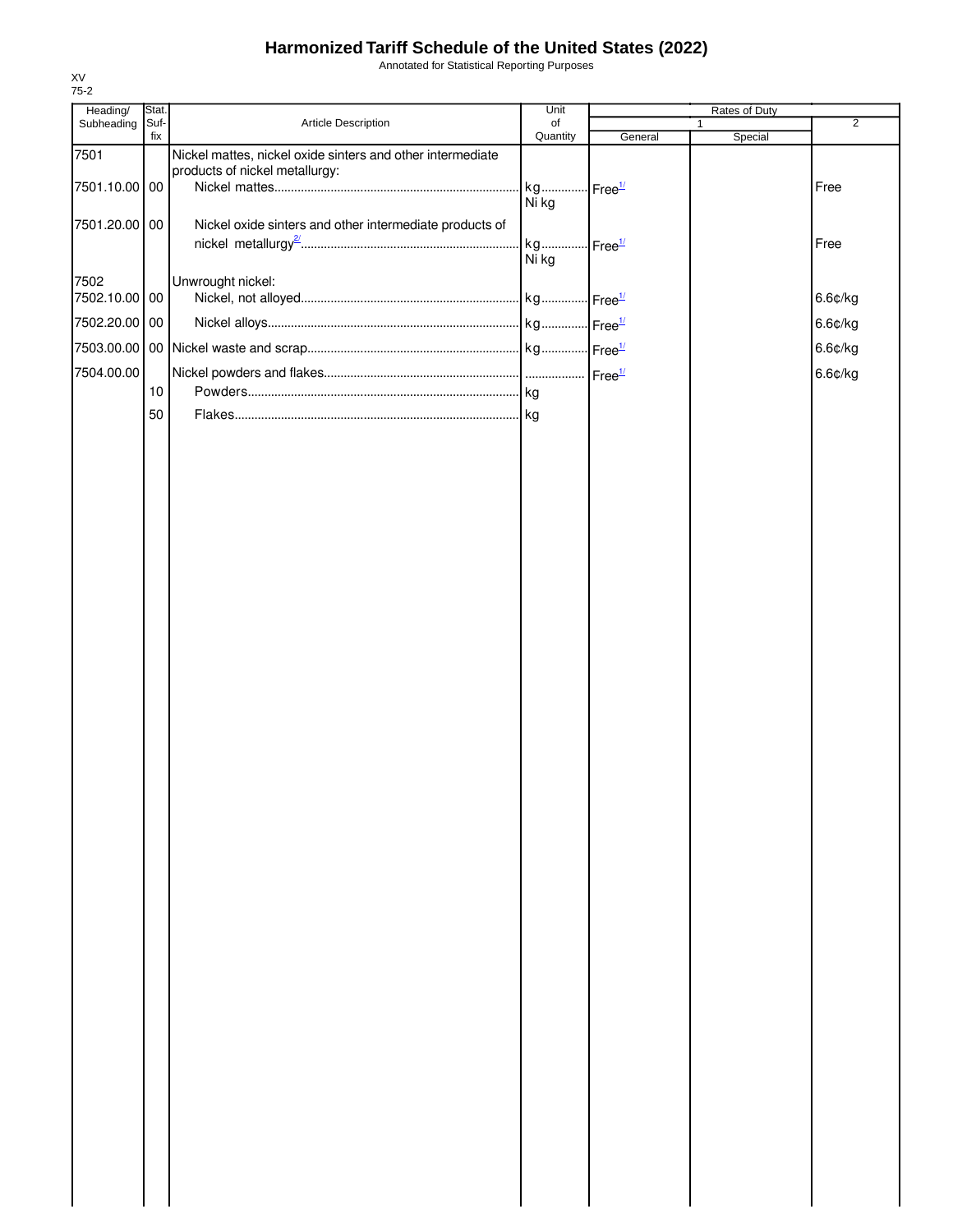Annotated for Statistical Reporting Purposes

| Heading/      | Stat.       |                                                                       | Unit           |         | Rates of Duty                                                                                       |                |
|---------------|-------------|-----------------------------------------------------------------------|----------------|---------|-----------------------------------------------------------------------------------------------------|----------------|
| Subheading    | Suf-<br>fix | <b>Article Description</b>                                            | of<br>Quantity | General | $\mathbf{1}$<br>Special                                                                             | $\overline{2}$ |
| 7505          |             | Nickel bars, rods, profiles and wire:                                 |                |         |                                                                                                     |                |
| 7505.11       |             | Bars, rods and profiles:<br>Of nickel, not alloyed:<br>Bars and rods: |                |         |                                                                                                     |                |
| 7505.11.10 00 |             |                                                                       |                |         | Free (A, AU, BH, CL, 35%<br>CO, D, E, IL, JO,<br>KR, MA, OM, P,<br>PA, PE, S, SG)                   |                |
| 7505.11.30 00 |             |                                                                       |                |         | Free (A, AU, BH, CL, 25%<br>CO, D, E, IL, JO,<br>KR, MA, OM, P,                                     |                |
| 7505.11.50 00 |             |                                                                       |                |         | PA, PE, S, SG)<br>Free (A, AU, BH, CL, 45%<br>CO, D, E, IL, JO,<br>KR, MA, OM, P,<br>PA, PE, S, SG) |                |
| 7505.12       |             | Of nickel alloys:<br>Bars and rods:                                   |                |         |                                                                                                     |                |
| 7505.12.10 00 |             |                                                                       |                |         | Free (A, AU, BH, CL, 35%<br>CO, D, E, IL, JO,<br>KR, MA, OM, P,<br>PA, PE, S, SG)                   |                |
| 7505.12.30 00 |             |                                                                       |                |         | Free (A, AU, BH, CL, 25%<br>CO, D, E, IL, JO,<br>KR, MA, OM, P,<br>PA, PE, S, SG)                   |                |
| 7505.12.50 00 |             |                                                                       |                |         | Free (A, AU, BH, CL, 45%<br>CO, D, E, IL, JO,<br>KR, MA, OM, P,<br>PA, PE, S, SG)                   |                |
| 7505.21       |             | Wire:<br>Of nickel, not alloyed:                                      |                |         |                                                                                                     |                |
| 7505.21.10 00 |             |                                                                       |                |         | Free (A, AU, BH, CL, 35%<br>CO, D, E, IL, JO,<br>KR, MA, OM, P,<br>PA, PE, S, SG)                   |                |
| 7505.21.50 00 |             |                                                                       |                |         | Free (A, AU, BH, CL, 25%<br>CO, D, E, IL, JO,<br>KR, MA, OM, P,<br>PA, PE, S, SG)                   |                |
| 7505.22       |             | Of nickel alloys:                                                     |                |         |                                                                                                     |                |
| 7505.22.10 00 |             |                                                                       |                |         | Free (A*, AU, BH,<br>CL, CO, D, E, IL,<br>JO, KR, MA, OM,<br>P, PA, PE, S, SG)                      | 35%            |
| 7505.22.50 00 |             |                                                                       |                |         | Free (A*, AU, BH,<br>CL, CO, D, E, IL,<br>JO, KR, MA, OM,<br>P, PA, PE, S, SG)                      | 25%            |
|               |             |                                                                       |                |         |                                                                                                     |                |
|               |             |                                                                       |                |         |                                                                                                     |                |
|               |             |                                                                       |                |         |                                                                                                     |                |
|               |             |                                                                       |                |         |                                                                                                     |                |
|               |             |                                                                       |                |         |                                                                                                     |                |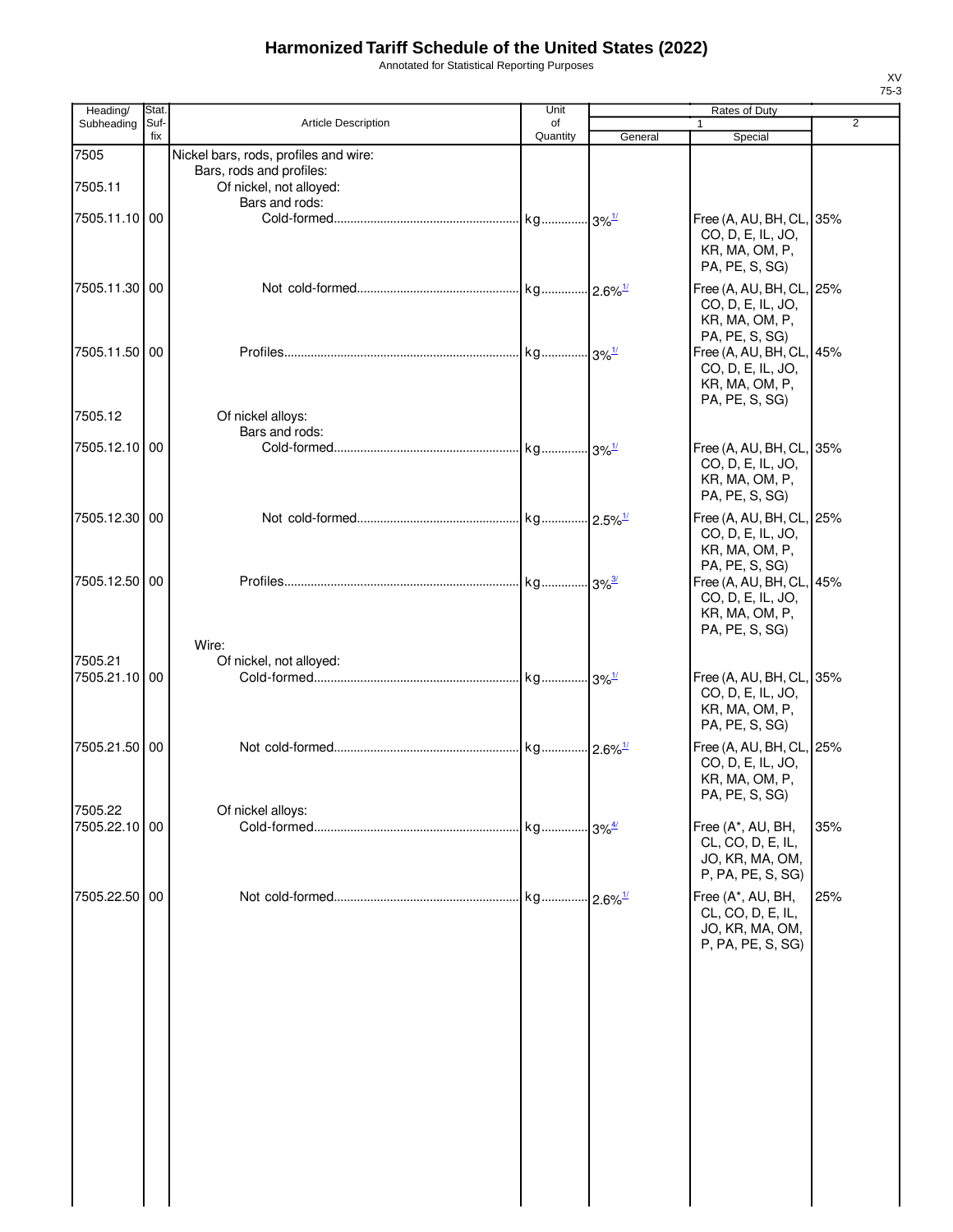Annotated for Statistical Reporting Purposes

| Heading/        | Stat.<br>Unit |                                                             |          | Rates of Duty          |                                     |                |
|-----------------|---------------|-------------------------------------------------------------|----------|------------------------|-------------------------------------|----------------|
| Subheading      | Suf-<br>fix   | Article Description                                         | of       |                        | 1                                   | $\overline{2}$ |
|                 |               |                                                             | Quantity | General                | Special                             |                |
| 7506<br>7506.10 |               | Nickel plates, sheets, strip and foil:                      |          |                        |                                     |                |
|                 |               | Of nickel, not alloyed:                                     |          |                        |                                     |                |
| 7506.10.05 00   |               |                                                             |          |                        | Free (A, AU, BH, CL, 45%            |                |
|                 |               |                                                             |          |                        | CO, D, E, IL, JO,<br>KR, MA, OM, P, |                |
|                 |               |                                                             |          |                        | PA, PE, S, SG)                      |                |
|                 |               |                                                             |          |                        |                                     |                |
|                 |               | Other:                                                      |          |                        |                                     |                |
| 7506.10.10 00   |               |                                                             |          |                        | Free (A, AU, BH, CL, 35%            |                |
|                 |               |                                                             |          |                        | CO, D, E, IL, JO,                   |                |
|                 |               |                                                             |          |                        | KR, MA, OM, P,                      |                |
|                 |               |                                                             |          |                        | PA, PE, S, SG)                      |                |
| 7506.10.30 00   |               |                                                             |          |                        | Free (A, AU, BH, CL, 25%            |                |
|                 |               |                                                             |          |                        | CO, D, E, IL, JO,                   |                |
|                 |               |                                                             |          |                        | KR, MA, OM, P,                      |                |
|                 |               |                                                             |          |                        | PA, PE, S, SG)                      |                |
| 7506.20         |               | Of nickel alloys:                                           |          |                        |                                     |                |
| 7506.20.05      | 00            |                                                             |          |                        | Free (A, AU, BH, CL, 45%            |                |
|                 |               |                                                             |          |                        | CO, D, E, IL, JO,                   |                |
|                 |               |                                                             |          |                        | KR, MA, OM, P,                      |                |
|                 |               |                                                             |          |                        | PA, PE, S, SG)                      |                |
|                 |               | Other:                                                      |          |                        |                                     |                |
| 7506.20.10 00   |               |                                                             |          |                        |                                     |                |
|                 |               |                                                             |          |                        | Free (A, AU, BH, CL, 35%            |                |
|                 |               |                                                             |          |                        | CO, D, E, IL, JO,                   |                |
|                 |               |                                                             |          |                        | KR, MA, OM, P,                      |                |
|                 |               |                                                             |          |                        | PA, PE, S, SG)                      |                |
| 7506.20.30 00   |               |                                                             |          | $-2.5\%$ <sup>1/</sup> | Free (A, AU, BH, CL, 25%            |                |
|                 |               |                                                             |          |                        | CO, D, E, IL, JO,                   |                |
|                 |               |                                                             |          |                        | KR, MA, OM, P,                      |                |
|                 |               |                                                             |          |                        | PA, PE, S, SG)                      |                |
| 7507            |               | Nickel tubes, pipes and tube or pipe fittings (for example, |          |                        |                                     |                |
|                 |               | couplings, elbows, sleeves):                                |          |                        |                                     |                |
|                 |               | Tubes and pipes:                                            |          |                        |                                     |                |
| 7507.11.00 00   |               |                                                             |          |                        | Free (A, AU, BH, CL, 35%            |                |
|                 |               |                                                             |          |                        | CO, D, E, IL, JO,                   |                |
|                 |               |                                                             |          |                        | KR, MA, OM, P,                      |                |
|                 |               |                                                             |          |                        | PA, PE, S, SG)                      |                |
|                 |               |                                                             |          |                        |                                     |                |
| 7507.12.00 00   |               |                                                             |          | $2\%^{1/2}$            | Free (A, AU, BH, CL, 35%            |                |
|                 |               |                                                             |          |                        | CO, D, E, IL, JO,                   |                |
|                 |               |                                                             |          |                        | KR, MA, OM, P,                      |                |
|                 |               |                                                             |          |                        | PA, PE, S, SG)                      |                |
| 7507.20.00 00   |               |                                                             |          |                        | Free (A, AU, B, BH, 45%             |                |
|                 |               |                                                             |          |                        | CL, CO, D, E, IL,                   |                |
|                 |               |                                                             |          |                        | JO, KR, MA, OM,                     |                |
|                 |               |                                                             |          |                        | P, PA, PE, S, SG)                   |                |
|                 |               |                                                             |          |                        |                                     |                |
|                 |               |                                                             |          |                        |                                     |                |
|                 |               |                                                             |          |                        |                                     |                |
|                 |               |                                                             |          |                        |                                     |                |
|                 |               |                                                             |          |                        |                                     |                |
|                 |               |                                                             |          |                        |                                     |                |
|                 |               |                                                             |          |                        |                                     |                |
|                 |               |                                                             |          |                        |                                     |                |
|                 |               |                                                             |          |                        |                                     |                |
|                 |               |                                                             |          |                        |                                     |                |
|                 |               |                                                             |          |                        |                                     |                |
|                 |               |                                                             |          |                        |                                     |                |
|                 |               |                                                             |          |                        |                                     |                |
|                 |               |                                                             |          |                        |                                     |                |
|                 |               |                                                             |          |                        |                                     |                |
|                 |               |                                                             |          |                        |                                     |                |
|                 |               |                                                             |          |                        |                                     |                |
|                 |               |                                                             |          |                        |                                     |                |
|                 |               |                                                             |          |                        |                                     |                |
|                 |               |                                                             |          |                        |                                     |                |
|                 |               |                                                             |          |                        |                                     |                |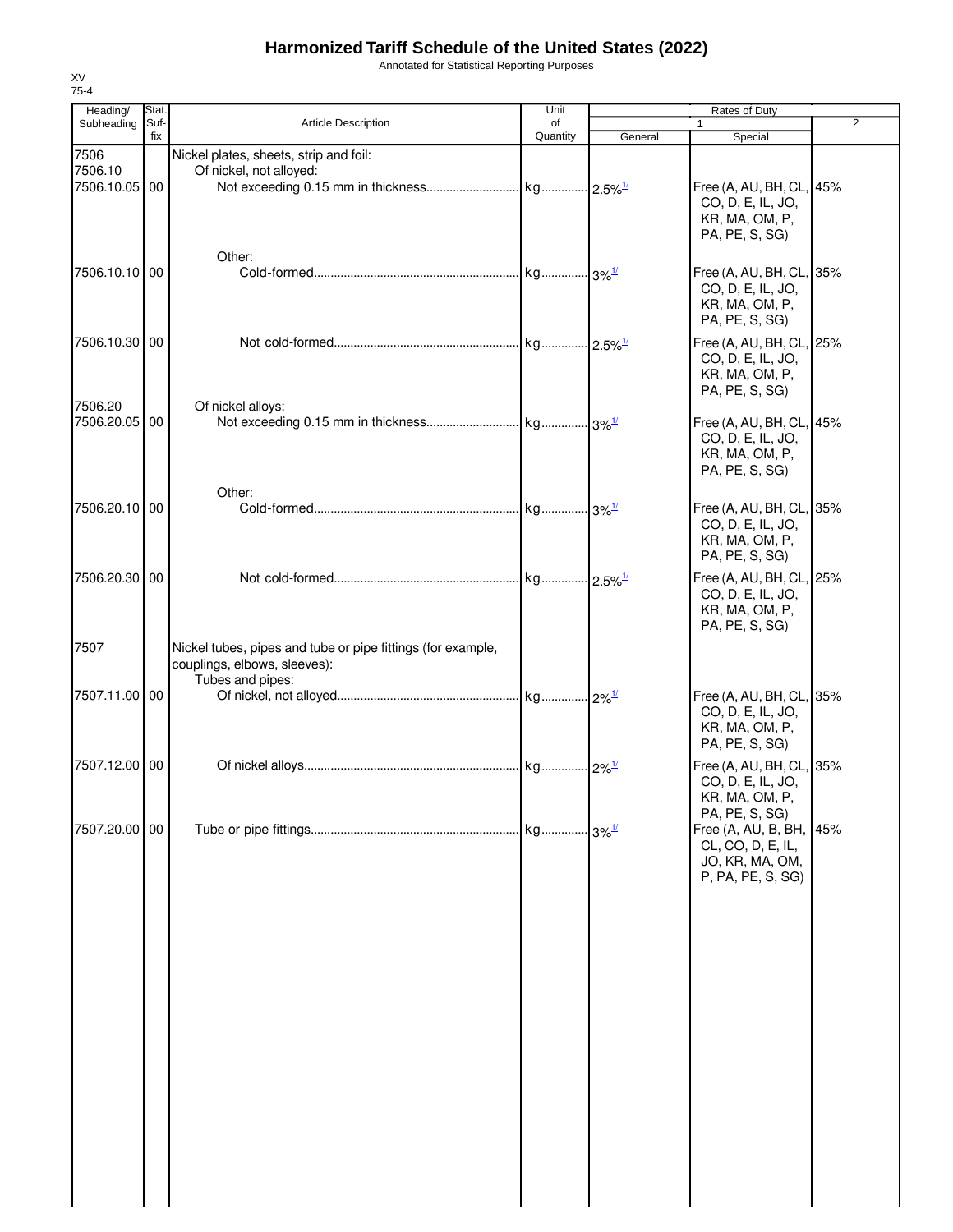Annotated for Statistical Reporting Purposes

| Heading/                 | Stat. |                           | Unit     | Rates of Duty |                                                                                                           |                |
|--------------------------|-------|---------------------------|----------|---------------|-----------------------------------------------------------------------------------------------------------|----------------|
| Subheading               | Suf-  | Article Description       | of       |               | $\mathbf{1}$                                                                                              | $\overline{2}$ |
|                          | fix   |                           | Quantity | General       | Special                                                                                                   |                |
| 7508<br>7508.10.00 00    |       | Other articles of nickel: |          |               | Free (A, AU, B, BH, 45%<br>CL, CO, D, E, IL,<br>JO, KR, MA, OM,<br>P, PA, PE, S, SG)                      |                |
| 7508.90<br>7508.90.10 00 |       | Other:                    |          |               | Free (A, AU, B, BH, 35%<br>CL, CO, D, E, IL,<br>JO, KR, MA, OM,                                           |                |
| 7508.90.50 00            |       |                           |          |               | P, PA, PE, S, SG)<br>Free (A, AU, B, BH, 45%<br>CL, CO, D, E, IL,<br>JO, KR, MA, OM,<br>P, PA, PE, S, SG) |                |
|                          |       |                           |          |               |                                                                                                           |                |